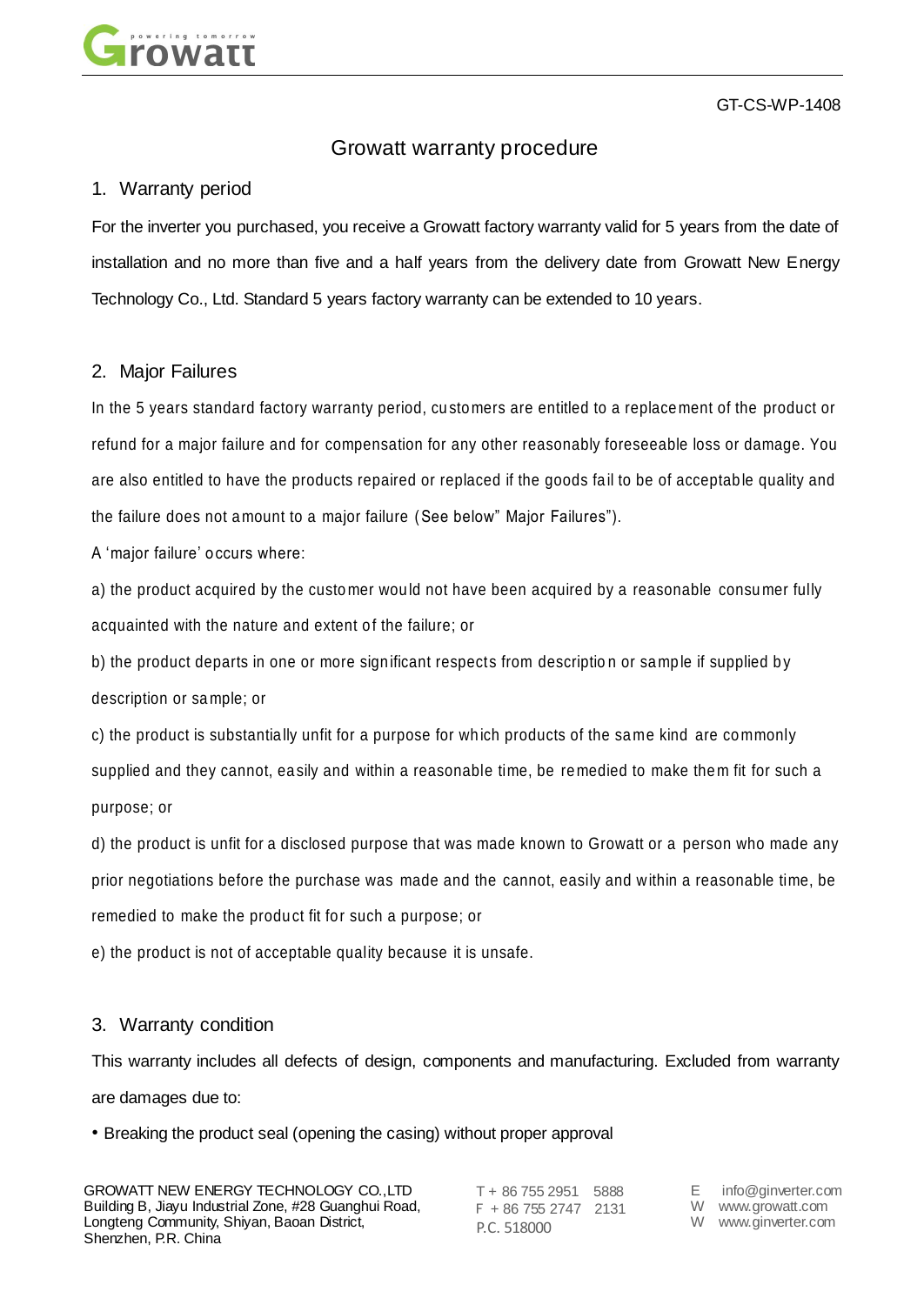

- Transport damage
- Incorrect installation or commissioning
- Failure to observe the user manual, the installation guide, and the maintenance regulations
- Unauthorized Modifications, changes, or attempted repairs
- Incorrect use or inappropriate operation
- Insufficient ventilation of the device
- Failure to observe the applicable safety regulations
- Force majeure (e.g., lightning, over voltage, storm, fire)

#### 4. Warranty claim

If a device becomes defective during the agreed Growatt factory warranty period and provided that it will not be impossible or unreasonable, the device will be, as selected by Growatt:

- repaired by Growatt, or
- repaired on-site, or
- exchanged for a replacement device of equivalent value according to model and age.

In the latter case, the remainder of the warranty entitlement will be transferred to the replacement device. In this case, you do not receive a new certificate since your entitlement is documented at Growatt.

Excessiveness in the meaning above exists in particular if the cost of the measures for Growatt would be unreasonable

- in view of the value that the device would have without the defect,
- taking into account the significance of the defect, and
- after consideration of alternative workaround possibilities that Growatt customers could revert to without significant inconvenience.

## 5. Warranty procedure

Please note customers who want to get replacement from Growatt have to fully fill in *Growatt Warranty Claim Form* to claim warranty replacement.

Please read the below notes before fill in *Growatt Warranty Claim Form*

GROWATT NEW ENERGY TECHNOLOGY CO.,LTD Building B, Jiayu Industrial Zone, #28 Guanghui Road, Longteng Community, Shiyan, Baoan District, Shenzhen, P.R. China

T + 86 755 2951 5888 F + 86 755 2747 2131 P.C. 518000

E info@ginverter.com

W www.growatt.com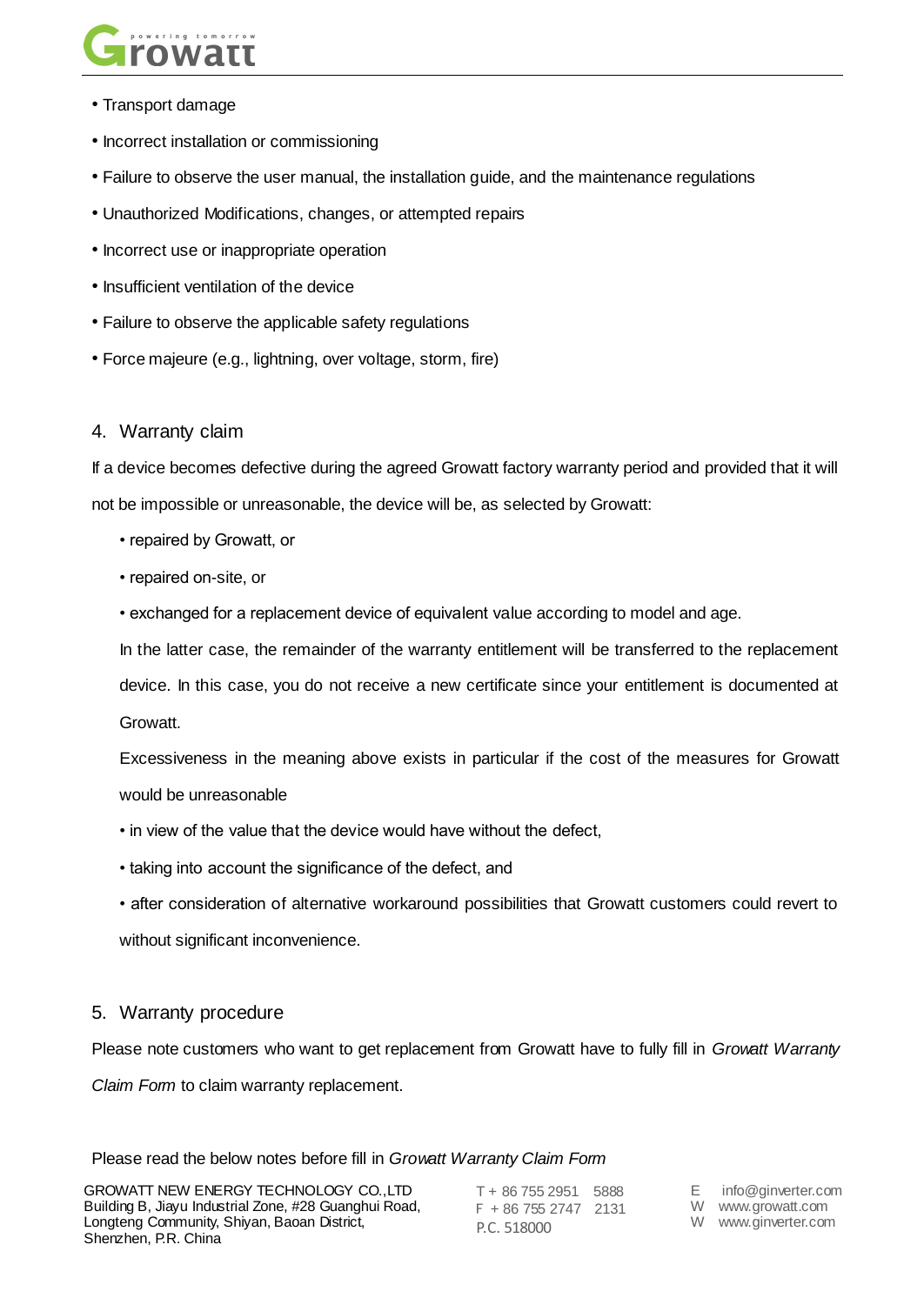

The general warranty service procedure is:

- a) Original customers (end user) can call our service hot line for general enquiry or inverter failure. Our qualified engineer will guide them try to fix it, or confirm the fault.
- b) Installers attend site. Installers can call our service hot line when inspecting & troubleshooting inverter onsite. If possible, our qualified engineer will guide you try a quick fix onsite. Installers have the right to replace it if problem doesn"t fix onsite. However, if you had replaced inverters twice for the site (the third inverter is on wall), please contact Growatt for further assistance, field service engineers can attend site if necessary.

Further care for original customer also can be made if required, book on phone or via email.

- c) Customers (Here customers include installer, distributor, or even end user) fully complete *Growatt Warranty Claim Form* onsite before take faulty inverter off wall. Form with insufficient or incorrect faulty descriptions will cause delay of replacement release.
- d) Customers send faulty inverters with *Warranty Claim Form* to our service center.

**Note: if a replacement is required firstly, please just send the** *Growatt Warranty Claim Form* **to us, we also can consider to send the replacement prior, in such cases we will inspect the unit once it returned to Growatt.**

- e) Our qualified repair engineer will inspect & test returned inverters carefully. No fault description or incorrect description will cause tremendous delays. No fault found inverters will return to the original customer with test report.
- f) Generally, we can release replacement inverters in 5 working days. However, we will notify customer the delay of replacement release if inverters returned with insufficient or incorrect faulty descriptions.
- g) Once the faulty inverter been replaced with a replacement inverter onsite, the "Replacement Information" area on *Growatt Warranty Claim Form* is required to be filled in and return form to Growatt.
- h) Signature or seal stamp is required for a valid *Growatt Warranty Claim Form* can be accepted by Growatt.
- i) Customers may be required to provide the inverter warranty card, original purchasing & installation invoice, or other related materials. This is also stated on the Growatt warranty card comes with product. Growatt may refuse to service, if customers failed to provide.
- j) For some country / regions that not covered either by Growatt service center or service agent, we

T + 86 755 2951 5888 F + 86 755 2747 2131 P.C. 518000

E info@ginverter.com

- W www.growatt.com
- W www.ginverter.com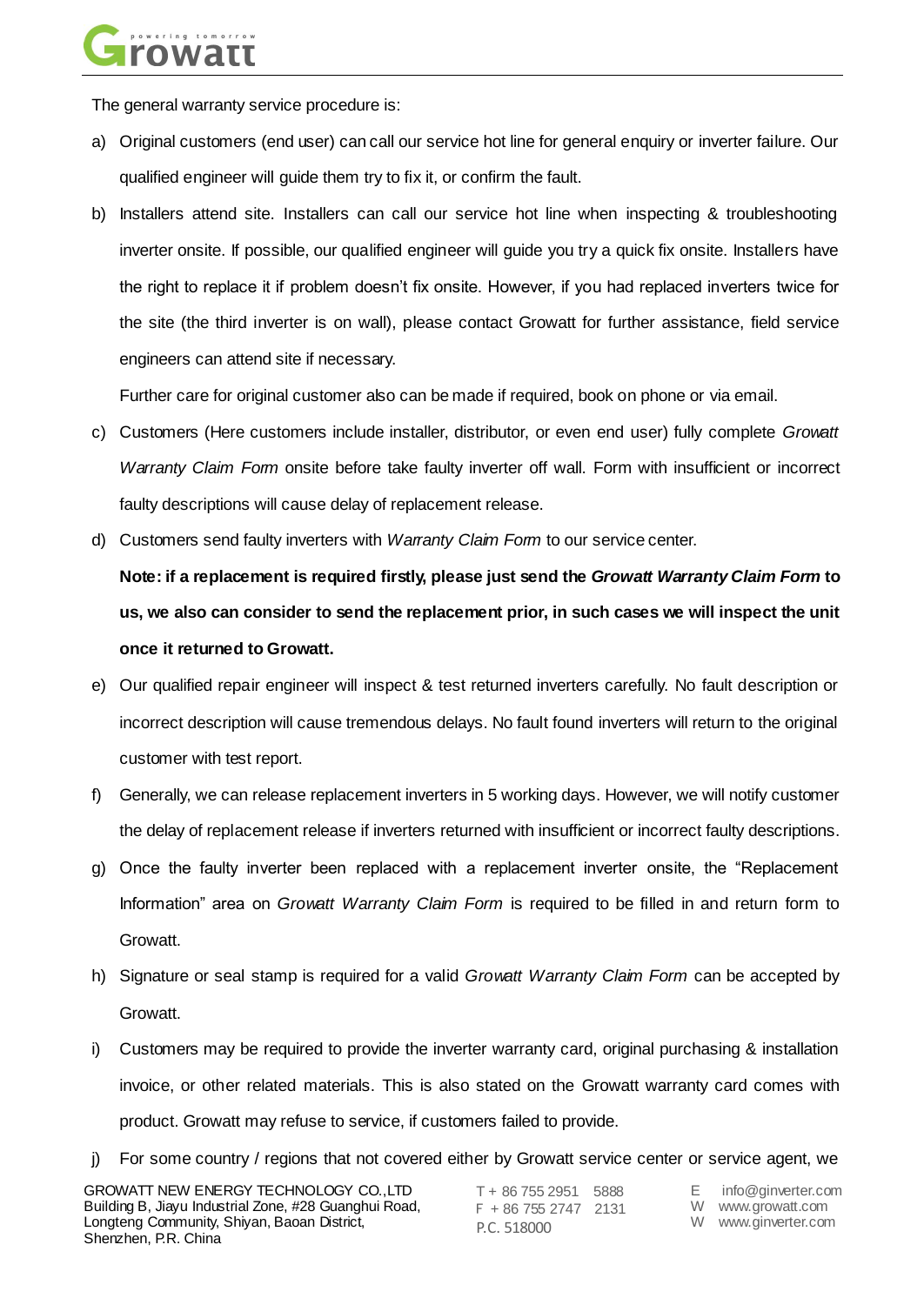

can provide 1% of replacement stock (according to sales order) to customers. However, service

replacement stock is the property belongs to Growatt, customers can not sell it, or dispose it.

Growatt written permission is required when customer want to use it as service replacement.

# **6. Contact**

For warranty claim or technical support please contact our service center:

Headquarter: Service hot line: +86 755 27471942

Email: service@ginverter.com

Subsidiary contact:

Australia T: 0061 2 80651298

Germany T: 0049 69 97461245

UK T: 0044 75 80075155

US T: 001 6268024638

T + 86 755 2951 5888 F + 86 755 2747 2131 P.C. 518000

E info@ginverter.com

W www.growatt.com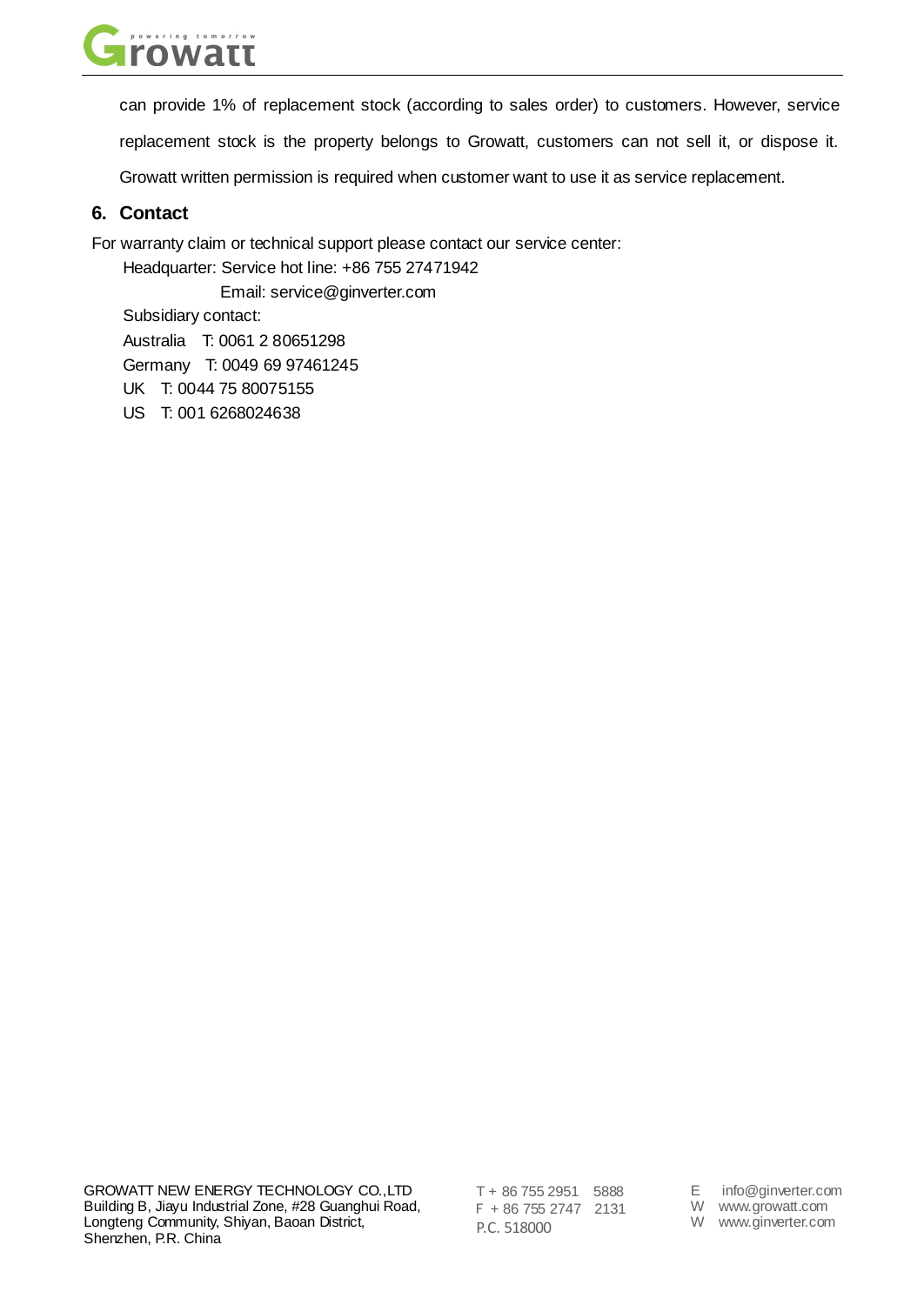

### **Appendix**

(1) Sample of Warranty claim form

# **Warranty Claim Form**

**Note: Signature or Seal stamp required. Please print it, sign or stamp and then email to Growatt.**

**Growatt shall have no obligation for unqualified application such as incorrect information or** 

## **missing necessary information.**

| <b>Product Model</b>        | Serial Number (S/N)   |  |  |  |
|-----------------------------|-----------------------|--|--|--|
| <b>Company Name</b>         |                       |  |  |  |
| <b>Contact Person</b>       | <b>Contact Number</b> |  |  |  |
| Contact email               |                       |  |  |  |
| <b>Company Address</b>      |                       |  |  |  |
| Replacement Deliver Address |                       |  |  |  |
| End user email/phone        | Date of Installation  |  |  |  |

### **Input & Output information**

| <b>Panel Specifications</b>       | Voc.(V): | Vmp.(V): |  |  | Pmax.(W):     |  |
|-----------------------------------|----------|----------|--|--|---------------|--|
| Number of strings per MPPT:       |          | 'A/B)    |  |  |               |  |
| Number of panels for each string: |          |          |  |  | (1/2/3/4/5/6) |  |
| Actual grid voltage (V):          |          |          |  |  | (R/S/T)       |  |

## **Fault Description**

| LCD display reads                         |  | LED status (color) |  |  |
|-------------------------------------------|--|--------------------|--|--|
| Detailed Description, frequency of fault: |  |                    |  |  |
|                                           |  |                    |  |  |
|                                           |  |                    |  |  |
|                                           |  |                    |  |  |
|                                           |  |                    |  |  |

Warranty Claim Authorized signature:

# *The following information must provide after faulty inverter been replaced* **Replacement Information**

| <b>Product Model</b> | Serial Number (S/N) |  |
|----------------------|---------------------|--|
| Replaced by          | Replace Date        |  |

Replacement Information Authorized signature:

T + 86 755 2951 5888 F + 86 755 2747 2131 P.C. 518000

E info@ginverter.com

W www.growatt.com